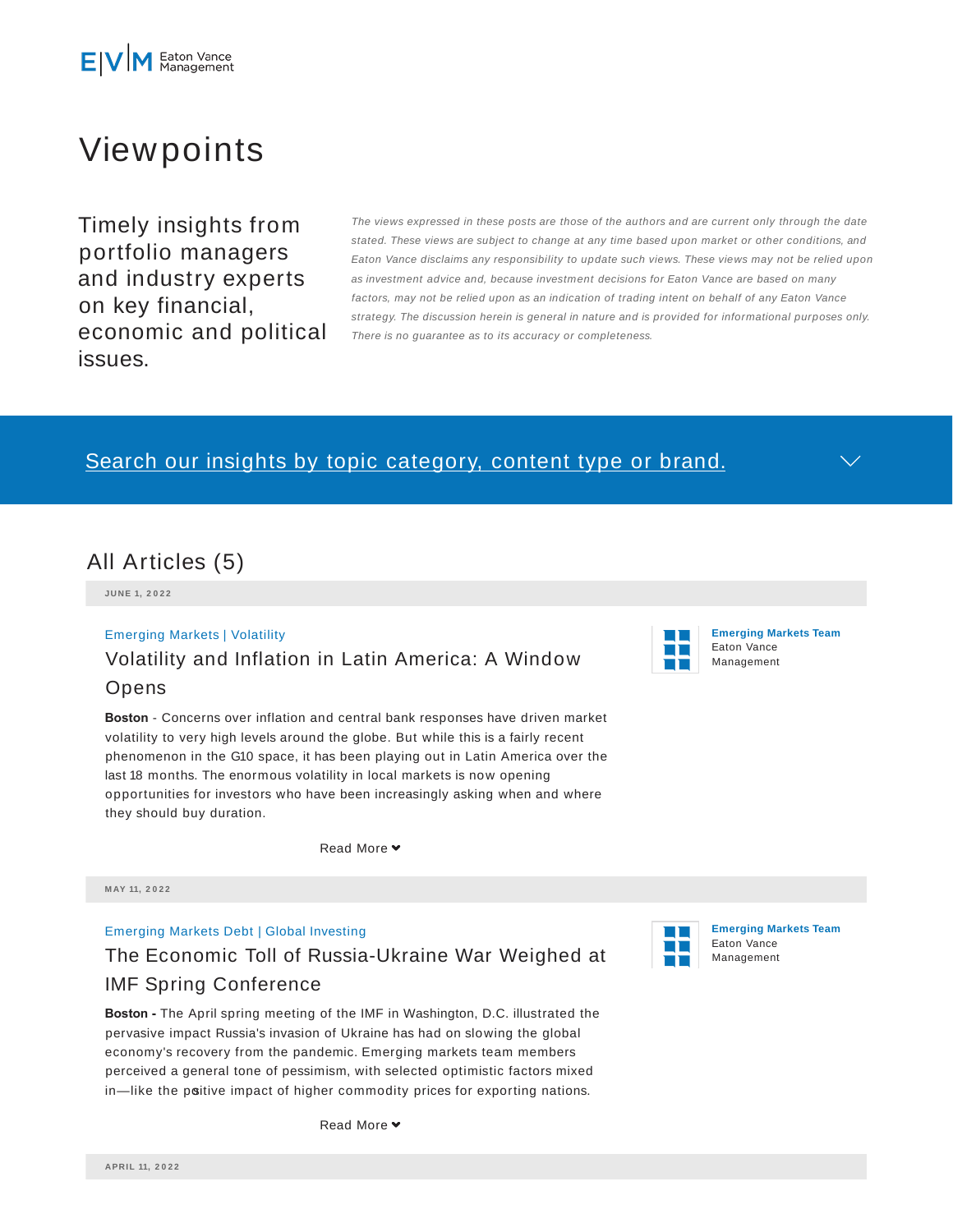#### Emerging Markets Debt

## Emerging Markets Debt Declines on Rising Rates, Ukraine Conflict and China Property

**Boston** - Emerging markets debt indexes fell across the board during the first quarter, as investors took stock of the Russian invasion of Ukraine, further stress in the China property market and the rate-hike plans of an increasingly hawkish U.S. Federal Reserve.

Read More

**JA N UA RY 21, 2 0 2 2**

Emerging Markets Debt | Global Investing Greater Optimism Warranted for EM Debt in 2022 After Losses in 2021

**Boston -** Emerging markets (EM) debt (EMD) closed out 2021 with a number of macro tail winds, including stable fundamentals supported by continuing global economic trade expansion, higher commodity prices, a solid new-issue market and multilateral institutional support (e.g., the IMF).

Read More ♥

**O CTO BER 12 , 2 0 21**

Emerging Markets Debt

### Worries over a More Hawkish Fed and Regulatory Tightening in China Spark 3Q EM losses

**Boston** - Emerging markets (EM) debt followed a very strong second quarter, with a general sell-off during the third quarter, albeit with differentiation across segments. Concerns about the Delta variant of COVID-19, regulatory crackdowns in China and a more hawkish U.S Federal Reserve than anticipated all contributed to weigh on investor sentiment.

Read More **v** 

**Emerging Markets Team** Eaton Vance Management

**Emerging Markets Team** Eaton Vance Management

**. 8** 

Accessibility | Privacy & Security | Terms & Conditions | Form CRS | Contact

To report a website vulnerability, please go to Responsible Disclosure.

Eaton Vance is part of Morgan Stanley Investment Management, the asset management division of Morgan Stanley.

For USA PATRIOT Act Disclosure Notice please click here.

The information on this Web site is for U.S. residents only. The information on this Web site does not constitute an offer to sell, or a solicitation of an offer to purchase, securities in any jurisdiction to any person to whom it is not lawful to make such an offer.

There are no guarantees regarding the achievement of investment objectives, target returns, portfolio construction, allocations or measurements such as alpha, tracking error, stock weightings and other information ratios. The views and strategies described may not be suitable for all investors. Not all of Eaton Vance's recommendations have been or will be profitable. Eaton Vance does not provide tax or legal advice. Investing entails risks and there can be no assurance that Eaton Vance (and its brands) will achieve profits or avoid incurring losses. Prospective investors should consult with a tax or legal